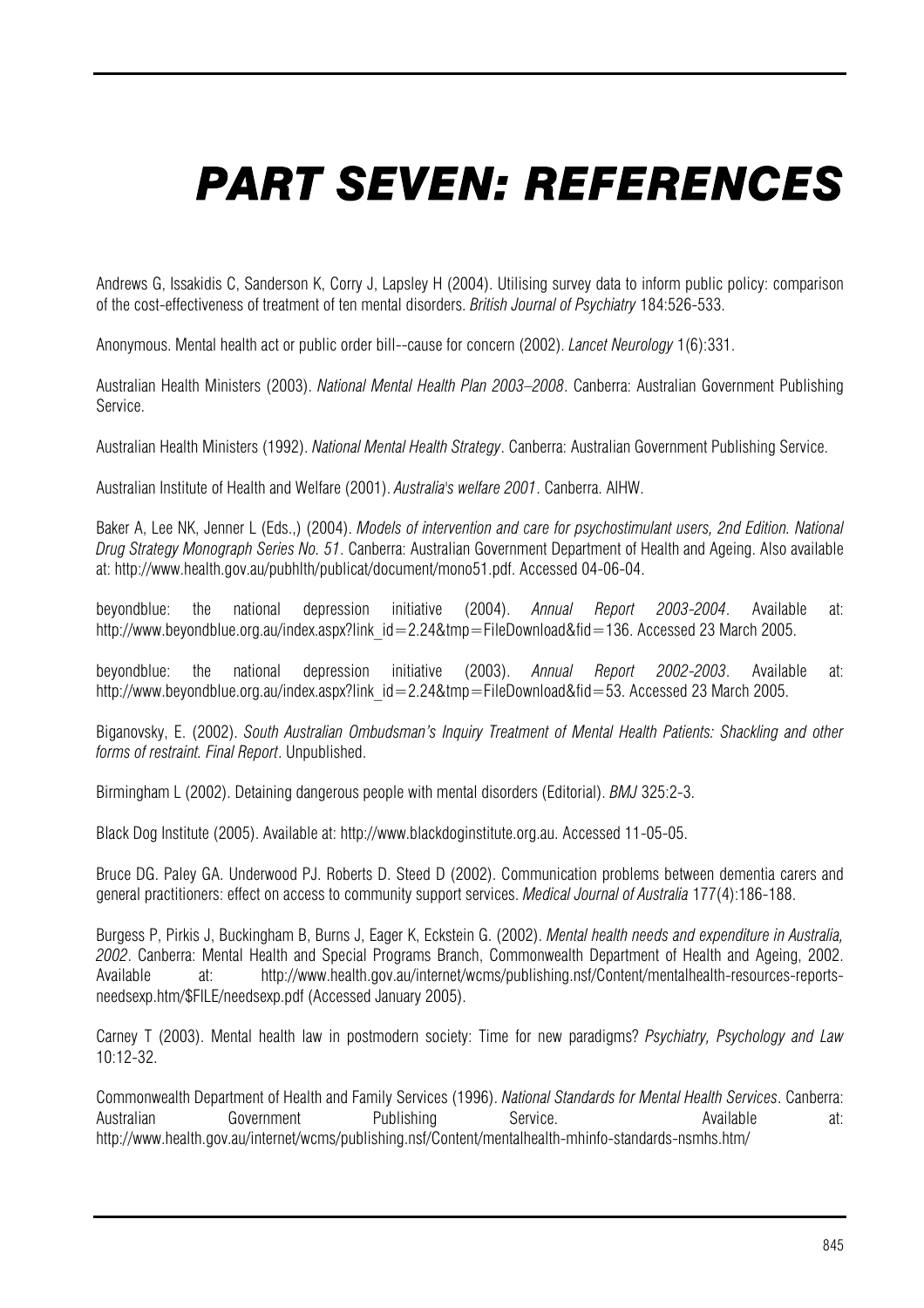Commonwealth Department of Health and Ageing (2002). *National Practice Standards for the Mental Health Workforce*. National Mental Health Education and Training Advisory Group, Commonwealth Department of Health and Ageing. Canberra: Publications Production Unit (Public Affairs, Parliamentary and Access Branch), Commonwealth Department of Health and Ageing.

Commonwealth Department of Health and Ageing (2005). *National Mental Health Report 2004: Eighth Report - Summary of changes in Australia's Mental Health Services under the National Mental Health Strategy 1993-2002*. Canberra: Commonwealth of Australia.

Dykes S, Patton M, Tinling P (1990). Community Treatment: An alternative to hospitalization. *Community Mental Health in New Zealand*, 5(2):64-76.

Families and Friends for Drug Law Reform (FFDLR) (2004). *Inquiry into the provisions of the Disability Discrimination Amendment Bill 2003 by the Senate Legal and Constitutional Legislation Committee; Submission of Families and Friends for Drug Law Reform (February 2004)* 

Freckelton I, Lesser J (2003). Detention, decisions and dilemmas: reviewing involuntary detention and treatment into the 21st century. *Psychiatry, Psychology and Law* 10(1):iv-v.

Freckelton I, Loff B (1998). Health law and human rights. In D Kinley D (Ed.,) *Human Rights in Australian Law.* Sydney: Federation Press, pp. 267-290.

Geller J, Fisher W, McDermit M (l995). A national survey of mobile crisis services and their evaluation. *Journal of Psychiatric Services* 46(9):893-897.

Gostin L (2000). Human rights of persons with mental disabilities: The European convention of human rights. *International Journal of Law and Psychiatry* 23(2):125-159.

Gostin LO (2004). International human rights law and mental disability. *Hastings Centre Report*, 34(2):11-12. Also available at: http://who.int/ethics/en/Gostin.pdf.

Gostin LO, Gable L (2004). The Human Rights of Persons with Mental Disabilities: A Global Perspective on the Application of Human Rights Principles to Mental Health. *Maryland Law Review 64: 20-121.*

Green T (1997). Police as frontline mental health workers: The decision to arrest or refer to mental health agencies. *International Journal of Law and Psychiatry* 20:469-486.

Groom G, Hickie I, Davenport T (2003). *'OUT OF HOSPITAL, OUT OF MIND!' A report detailing mental health services in Australia in 2002 and community priorities for national mental health policy for 2003-2008*. Canberra: Mental Health Council of Australia.

Hickie IB (2002). Preventing depression: a challenge for the Australian community. *Medical Journal of Australia* 177 Suppl Oct 7:S85-S86.

Hickie IB (2004). Reducing the burden of depression: are we making progress in Australia? *Medical Journal of Australia* 181 Suppl Oct 4: S4-S5.

Hickie IB, Davenport TA, Naismith SL, Scott EM, Hadzi-Pavlovic D, Koschera A (2001). Treatment of common mental disorders in Australian general practice. *Medical Journal of Australia* 175 Suppl Jul 16:S25-S30.

Hickie I, Groom G (2004). Surveying perceptions of the progress of national mental health reform. *Australasian Psychiatry*  12:123-125.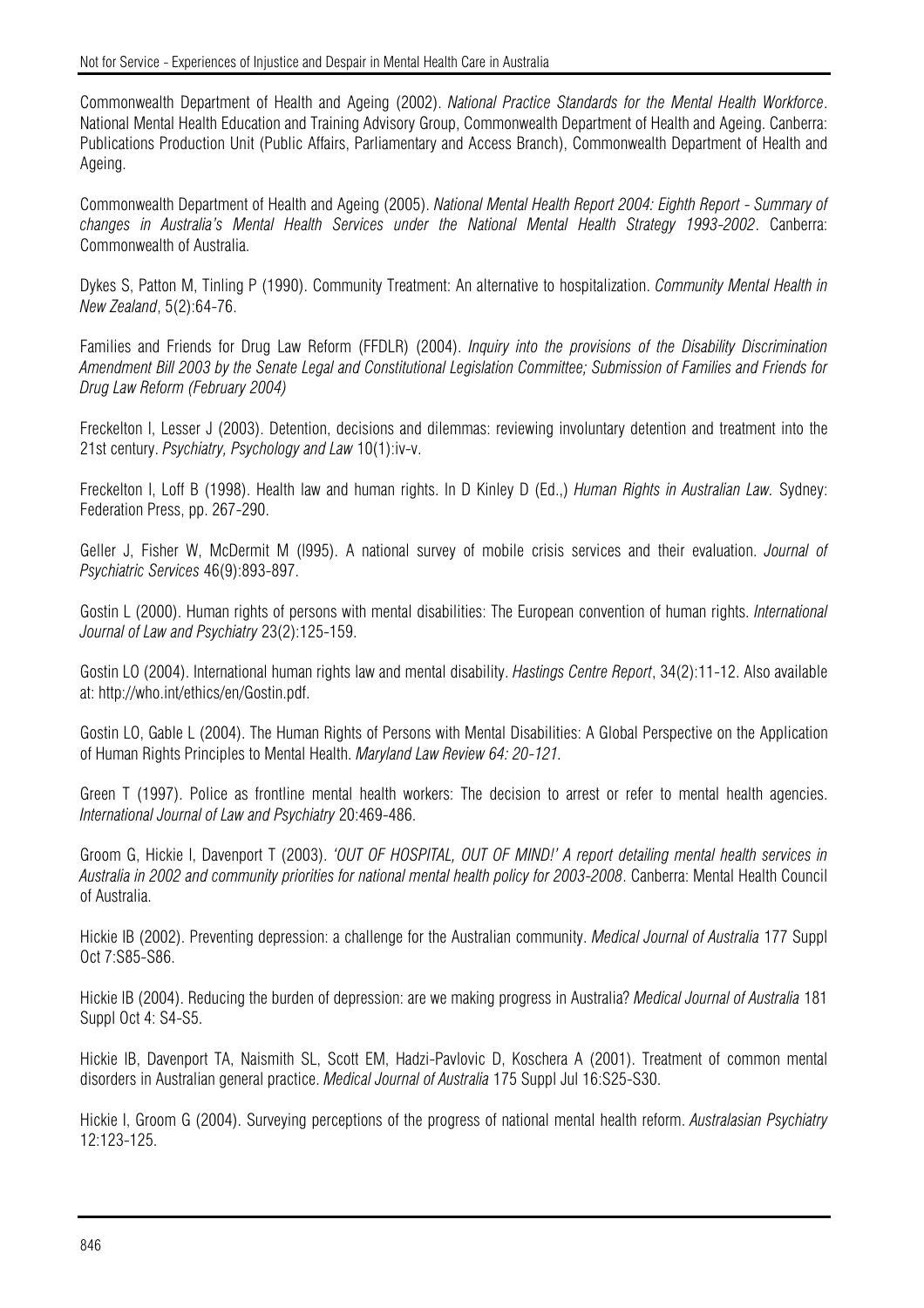Hickie I, Groom G, Davenport T, (2004). *Investing in Australia's future: the personal, social and economic benefits of good mental health*. Canberra: Mental Health Council of Australia.

Hoult J, Rosen A, Reynolds I (1984). Community orientated treatment compared to psychiatric hospital orientated treatment. *Social Science and Medicine* 18:1005-1010.

Human Rights and Equal Opportunity Commission (1993). *Human rights and mental illness: Report of the national inquiry into the human rights of people with mental illness*. Canberra: Australian Government Publishing Service.

Human Rights and Equal Opportunity Commission (2004). *A last resort?: National Inquiry into Children in Immigration Detention*. Sydney: Human Rights and Equal Opportunity Commission.

Jorm AF, Christensen H, Griffiths KM (2005). The impact of *beyondblue: the national depression initiative* on the Australian public's recognition of depression and beliefs about treatments. *Australian and New Zealand Journal of Psychiatry* 39:248- 254.

Jorm A, Griffiths K, Christensen H, Medway J (2002). *Research priorities in mental health*. Canberra: Mental Health and Special Programs Branch, Commonwealth Department of Health and Ageing. Available at: http://www.health.gov.au/internet/wcms/publishing.nsf/Content/mentalhealth-resources-reports-rpimh.htm. Accessed January 2005.

Justice Strategy Unit (2000). *Operational Review: Criminal Law Consolidation Act (Mental Impairment Provisions) 1995*. Adelaide: Justice Strategy Unit, Attorney-General's Department.

Kent S, Fogarty M, Yellowlees P (l995). A review of studies of heavy users of psychiatric services. *Journal of Psychiatric Services* 46(12):1247-1253.

Kingdon D, Jones R, Lönnqvist J (2004). Protecting the human rights of people with mental disorder: New recommendations emerging from the Council of Europe. *British Journal of Psychiatry* 185:277-279.

Kinney E (2001). The international right to health: What does it this mean for our nation and world? *Indiana Law Review* 34:1458-1475.

Lawrence JM. (2004). Queensland's Mental Health Court: The First 12 Months. *Health Law in Canada* 24(3):47-59.

Medical Training and Education Council of NSW (MTEC) (2005). Available at: http://www.mtec.nsw.gov.au. Accessed 11- 05-05.

Mellsop G (1969). The effect of distance in determining hospital admission rates. *Medical Journal of Australia*, 1969 Oct 18;2(16): 814-817.

Ministerial Council on Drug Strategy (2004). *The National Drug Strategy: Australia's Integrated Framework 2004-2009.*  Available at:

http://www.nationaldrugstrategy.gov.au/pdf/framework0409.pdf. Accessed 30-09-04.

Mitchell JM, Robinson PJ, McEvoy M, Gates J. (2001*).* Telemedicine for the delivery of professional development for health, education and welfare professionals in remote mining towns. *Journal of Telemedicine and Telecare* 7:174-180.

Mitchell JM, Robinson PJ, Seiboth C, Koszegi B (2000). An evaluation of a network for professional development in child and adolescent mental health in rural and remote communities. *Journal of Telemedicine and Telecare* 6(3):158-162.

Mullen PE (2001). *Mental health and criminal justice: a review of the relationship between mental disorders and offending*  behaviours and on the management of mentally abnormal offenders in the health and criminal justice services. Available at: http://www.aic.gov.au/crc/reports/mullen.pdf. Accessed 03-08-02.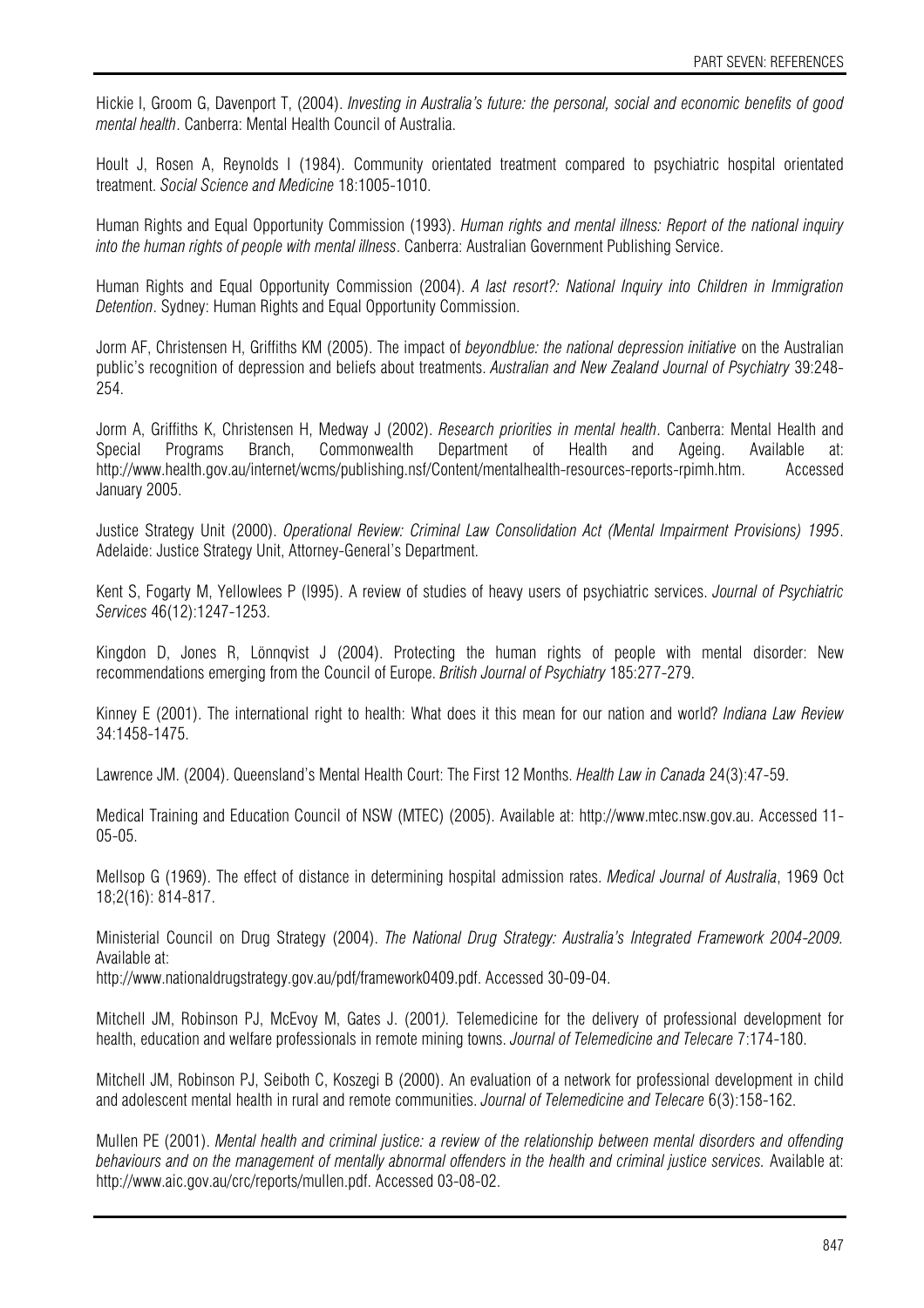Murray G. Judd F. Jackson H. Fraser C. Komiti A. Hodgins G. Pattison P. Humphreys J. Robins G (2004). Rurality and mental health: the role of accessibility. *Australian & New Zealand Journal of Psychiatry* 38(8):629-634.

Nicholls S, Cullen R, O'Neill S, Halligan A (2000). Clinical governance: its origins and its foundations. *Clinical Performance and Quality Health Care* 8(3):172-178.

NSW Mental Health Sentinel Events Review Committee (2003). *Tracking tragedy: A systemic look at suicides and homicides amongst mental health inpatients. First report of the Committee, December 2003.* Available at: http://www.health.nsw.gov.au/pubs/t/pdf/serc.pdf. Accessed 23-03-05.

NSW Mental Health Sentinel Events Review Committee (2005). *Tracking tragedy 2004: A systemic look at homicide by mental health patients and suicide death of patients recently discharged from mental health inpatient units. Second report of the Committee, March 2005*. Available at: http://www.health.nsw.gov.au/policy/cmh/publications/tracktragedy2.pdf. Accessed 26-04-05.

Northern Territory Department of Health and Community Services (2003). *Report of the review of the Northern Territory Department of Health and Community Services. (Bansemer Review).* Available at: http://www.nt.gov.au/health/dept\_review.

Ozdowski S (2001). *The human rights of mentally ill people: The HREOC inquiry and after*. Marrickville: Mental Health, Criminal Justice and Corrections Conference October 2,001. Available at: http://www.hreoc.gov.au/disability\_rights/speeches/2001/mental01.htm.

Picker Institute Europe. Oxford, UK: Picker Institute Europe. Available at: http://www.pickereurope.org. Accessed 23-03-05.

Quinn G, Degener T (Eds)(2002). *Human Rights and Disability: The Current Use and Future Potential of United Nations Human Rights Instruments in the Context of Disability.* Geneva: United Nations.

Raphael B (2000). *Promoting the Mental Health and Wellbeing of Children and Young People. Discussion Paper: Key Principles and Directions, National Mental Health Working Group.* Canberra: Department of Health and Aged Care.

Rees N (2003). International human rights obligations and mental health review tribunals. *Psychiatry, Psychology and Law* 10:33-43.

Rey J, Walter G, Giuffrida M (2004). Policy, structural change and quality of psychiatric services in Australia: The views of psychiatrists. *Australasian Psychiatry* 12(2):118-122.

Rosen A, Newton L, Barfoot K (2003). Evidence based community alternatives to institutional psychiatric care. *Medicine Today*, 4(9), 4:9:90-95.

Rosen A, Manns L (2003). Who owns Callan Park? A cautionary tale. *Australasian Psychiatry* 11(4):446-451.

Rosen A. McGorry P. Groom G. Hickie I. Gurr R. Hocking B. Leggatt M. Deveson A. Wilson K. Holmes D. Miller V. Dunbar L. Stanley F (2004). Australia needs a mental health commission. *Australasian Psychiatry* 12(3):213-219.

Royal College of Psychiatrists (2002). *Acute Inpatient Psychiatric Care for Young People with Severe Mental Illness. Council Report CR 106*. London: Royal College of Psychiatrists.

Rutgers University, US Dept of Health and Human Services & Annie E Casey Foundation (2002). *Latest Findings in Children's Mental Health, Update;1(1)*.

SANE (2004). *Dare to care! SANE mental health report 2004*. Melbourne: SANE Australia. Available at: http://www.sane.org. Accessed 03-11-04.

Sartorius N. (2002). *Fighting for mental health: a personal view*. Cambridge: Cambridge University Press.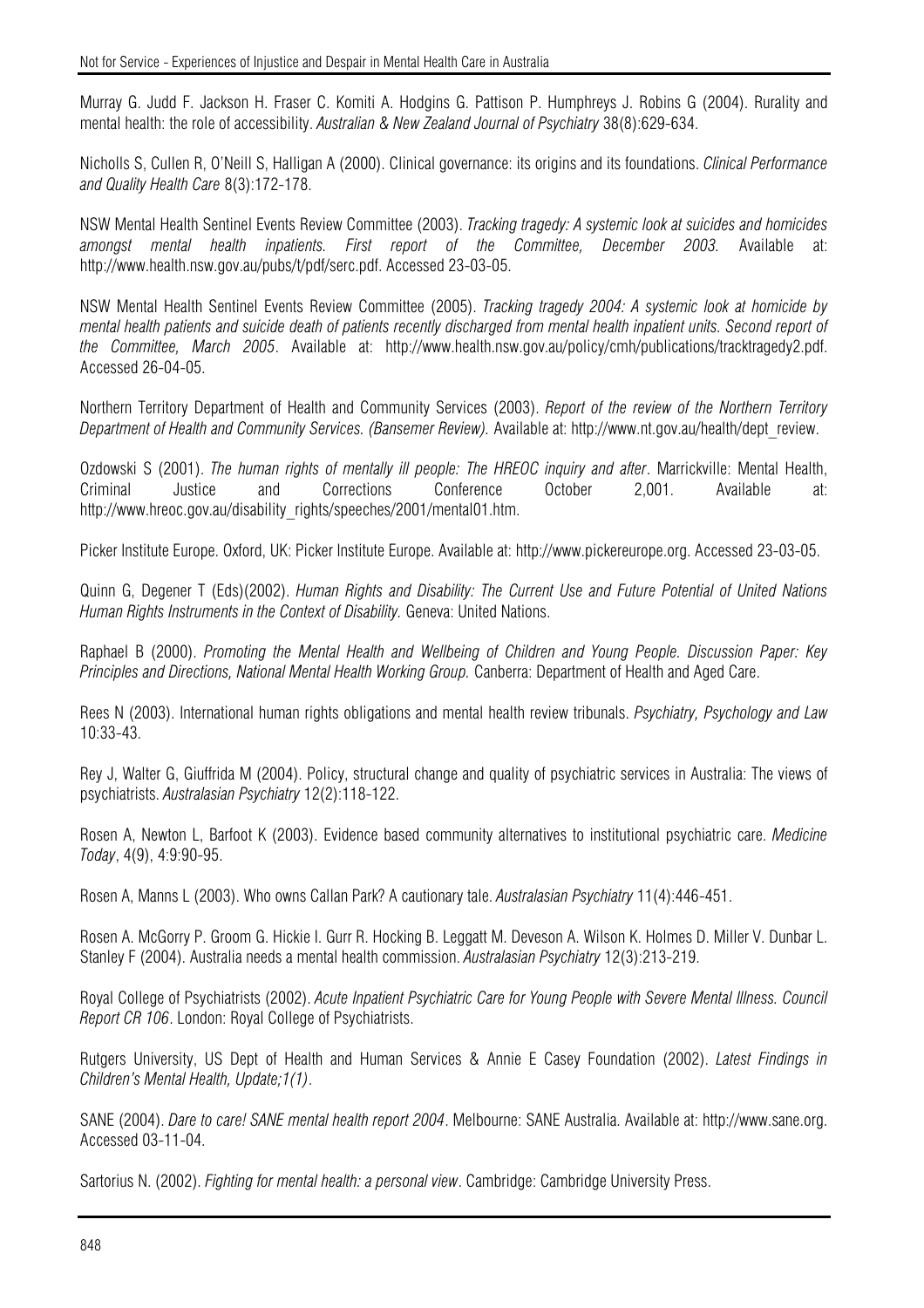Sawyer MG, Arney F, Baghurst P, et al (2000)*. The Mental Health of Young People in Australia: The Child and Adolescent Component of the National Survey of Mental Health and Wellbeing.* Canberra: Mental Health and Special Programs Branch, Commonwealth Department of Health and Aged Care.

Select Committee on Mental Health (2002). *Mental health services in New South Wales: Final report, December 2002*. (Chair, Pezutti B). Sydney, NSW: The Committee, 2002. 361. (Parliamentary paper; no 368).

Skrzypiec G, Wundersitz J & Mcrostie H (2004). *Magistrates court diversion program - An analysis of post-program offending - Evaluation findings (Short Report)*. Available at: http://www.ocsar.sa.gov.au/docs/evaluation\_reports/MCDP1.pdf. Accessed 26-05-04.

Steering Committee for the Evaluation of the Second National Mental Health Plan 1998-2003 (2003). *Evaluation of the Second National Mental Health Plan*. Canberra: Commonwealth of Australia. Available at: http://www.mentalhealth.gov.au/mhinfo/nmhs/pdf/eval.pdf. Accessed 23-05--05.

United Nations (1989). *Convention on the Rights of the Child (CRC), United Nations General Assembly Resolution 44/25.*  Available at: http://www.ohchr.org/english/law/crc.htm. Accessed 11-05-05.

United Nations (1966a). *International Covenant on Economic, Social and Cultural Rights (ICESCR), United Nations General Assembly Resolution 2200A (XXI)*. Available at: http://www.ohchr.org/english/law/cescr.htm. Accessed 11-05-05.

United Nations (1966b). *International Covenant on Civil and Political Rights (ICCPR), United Nations General Assembly Resolution 2200A (XXI)*. Available at: http://www.ohchr.org/english/law/ccpr.htm. Accessed 11-05-05.

United Nations General Assembly (1991). *Principles for the Protection of Persons with Mental Illness and for the Improvement of Mental Health Care, United Nations General Assembly R*esolution *46/119.* Available at: http://www.ohchr.org/english/law/principles.htm. Accessed 11-05-05.

Victorian Auditor General (2002). *Mental health services for people in crisis.* Melbourne, Australia: Victorian Government Printer. Available at http://www.audit.vic.gov.au/reports\_par/agp8100.html.

Wallace C, Mullen PE, Burgess P (2004). Criminal offending in schizophrenia over a 25-year period marked by deinstitutionalization and increasing prevalence of comorbid substance use disorders*. American Journal of Psychiatry*  161:716-727.

Ward J, Mattick RP, Hall W (Eds.) (1998)*. Methadone maintenance treatment and other opioid replacement therapies*. Amsterdam: Harwood Academic Publishers.

Waring T. Hazell T. Hazell P. Adams J (2000). Youth mental health promotion in the Hunter region. *Australian & New Zealand Journal of Psychiatry* 34:579-85, 2000 Aug.

Watchirs H. (2000). *Application of rights analysis instrument to Australian mental health legislation. Report of National Rights Analysis Instrument Assessment Panel to the Australian Health Ministers' Advisory Council National Mental Health Working Group*. Canberra: Department of Health and Aged Care.

Watchirs H, Heesom G. (1996). *Report on a rights analysis instrument for use in evaluating mental health legislation*. Canberra: Human Rights Branch, Attorney-Generals Department.

Western Australia Legislative Council (2004). *Inquiry into mental health services*. *Interim report of the Standing Committee on Environment and Public Affairs in relation to a petition on the provision of mental health services in Western Australia.*  Western Australia: Legislative Council Committee Office.